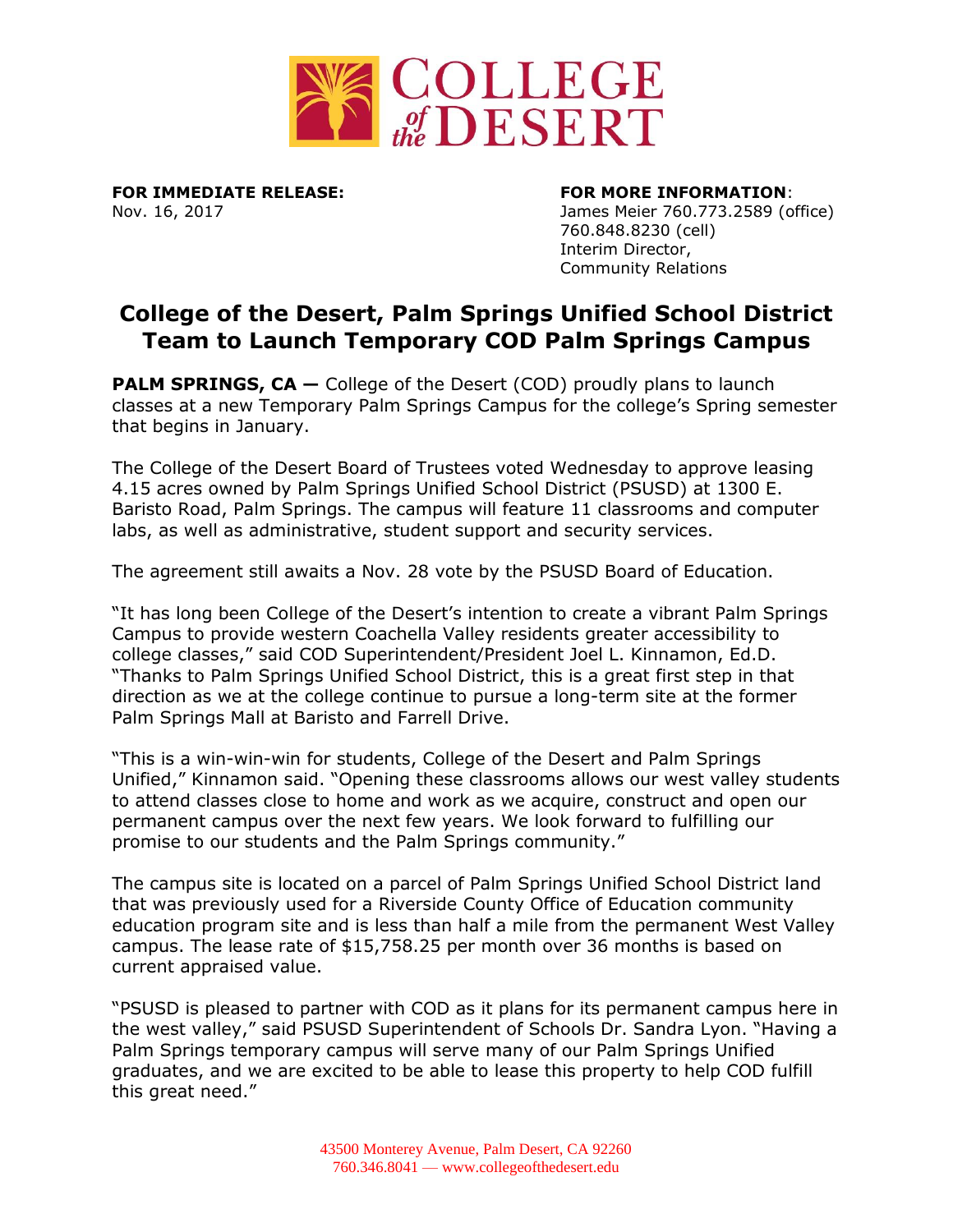"PSUSD has an opportunity to assist College of the Desert in bringing higher education classes to the west side of Coachella Valley in an expedited manner as COD continues its quest to acquire a permanent College of the Desert West Valley Campus located at the former Palm Springs Mall property," said PSUSD Executive Director of Facilities Planning Julie Arthur. "The lease offers flexibility allowing PSUSD to offer the land for sale during the temporary lease period and transfer any remaining lease period to new owners if the Board of Education members desire."

More than 600 students will be served annually at the temporary Palm Springs Campus location while College of the Desert finalizes acquisition and development of the permanent West Valley Campus at the site of the former Palm Springs Mall.

The permanent West Valley Campus will include a total of about 330,000 square feet to be constructed on roughly 29 acres across five phases. Development of the project site will include the demolition of the existing and largely vacant mall building, site excavation and grading, and other site preparation.

When the first phase of the permanent campus opens, the temporary campus' modular facilities will be available for relocation and potential use to serve growing enrollment at other campus locations.

Registration for Spring semester classes starts Nov. 28 for classes that begin Monday, Jan. 29, 2018. Some of the subject matters scheduled for the temporary campus include Administration of Justice, Anthropology, Art, Business Management, Computer Information Systems, Communications, English, History, Kinesiology, Math, Music, Political Science, Psychology, Radio-TV and Sociology.

With the launch of the temporary campus, College of the Desert moves closer to realizing its long-term plans for an innovative, permanent Palm Springs Campus that offers courses and focuses on the college's four academic pillars: Film and Media Arts; Healthcare and Health Services; Sustainable Technology; and Hospitality and Culinary Arts. The full COD Campus will be comprised of academic and support facilities to accommodate an enrollment of about 3,000 full-time equivalent students (FTES) at buildout.

"The City of Palm Springs is gratified the College of the Desert and Palm Springs Unified School District have partnered together to begin educating students on the west end of the Coachella Valley in 2018," said Palm Springs City Manager David H. Ready. "This is an excellent use of the now-vacant site and we thank them for implementing this collaborative idea."

Since it opened in 1962, College of the Desert has served more than 125,000 students. The Coachella Valley's only community college serves more than 15,000 students a year now. That's about 30 percent more than just five years ago. The school provides nearly 1,300 classes each semester and offers more than 100 degrees and certificates.

In 2016, College of the Desert was the fastest-growing college in California. In May 2017, for the third year running, the college graduated the largest class in its nearly 60-year history.